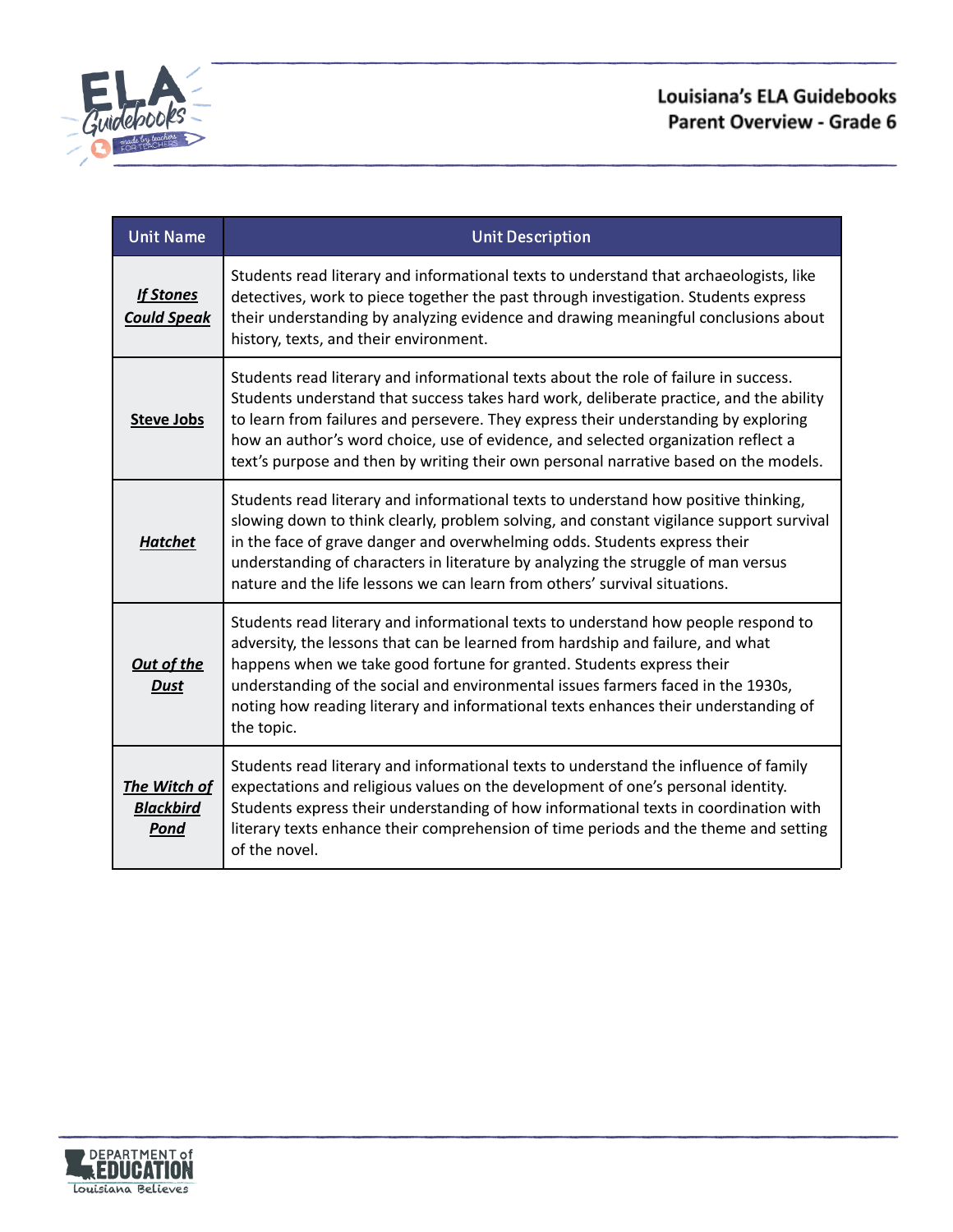

# <span id="page-1-0"></span>If Stones Could Speak

## About this Unit

By the end of this unit, students will have read a variety of texts about archaeology. Students will explore how archaeology has changed over the last decade and how archaeologists find meaning in their findings.

The main text students will read in this unit is *If Stones Could Speak* by Marc Aronson. Marc joins the Riverside archeological team and records their efforts to unlock Stonehenge's secrets. Throughout the unit, students will write an archeology report of findings and a narrative description of daily life based on artifacts and evidence located at a site. At the end of the unit, students will be asked to write an essay that explains how the author introduces and elaborates his central idea and purpose.

### Unit Texts

In this unit, students will read the following texts:

- *If Stones Could Speak: Unlocking the Secrets of Stonehenge* by Marc Aronson
- "Episode 1: My First Adventure", first 42 minutes from *The Adventures of Young Indiana Jones, Volume One - The Early Years*
- *Intrigue of the Past*: "Profiles of Archaeologists" by Research Laboratories of Archaeology
- *Intrigue of the Past, Part 1: Fundamental Concepts Introduction*: "Archaeology: Then and Now" by Research Laboratories of Archaeology
- "Introduction to Archaeology" by Dr. Karl Austin
- "Travel" by Robert Louis Stevenson
- "The Excavation Process: How We Excavate," video by Oregon State University
- "What is Archaeology?" video by Oregon State University

#### Possible Supports

#### **Support for Background Knowledge**

Students might need extra support with the content and texts before starting the unit. Instructional videos to support students in building context about the Neolithic Era, Ramilisonina and the Stones of Madagascar, and World Heritage can be found here: <https://learnzillion.com/wikis/159508-if-stones-could-speak-let-s-set-the-context-videos/>.

Students can watch these videos on any device. Students will encounter stopping signs across the video when they should pause to complete part of a handout. Students will need a printed handout for each video which can be found on the "Additional Materials" tab.

#### **Support for Language**

- The following words and their word families are important to the unit focus. Throughout the unit, students will read these words in multiple texts and learn the meaning of them. Students should use these words in their conversations and written responses. As often as you can, you should try to work these words into your conversations with students.
	- archaeology, archaeological, archaeologist, ethnoarchaeologists
	- historical, history, prehistoric

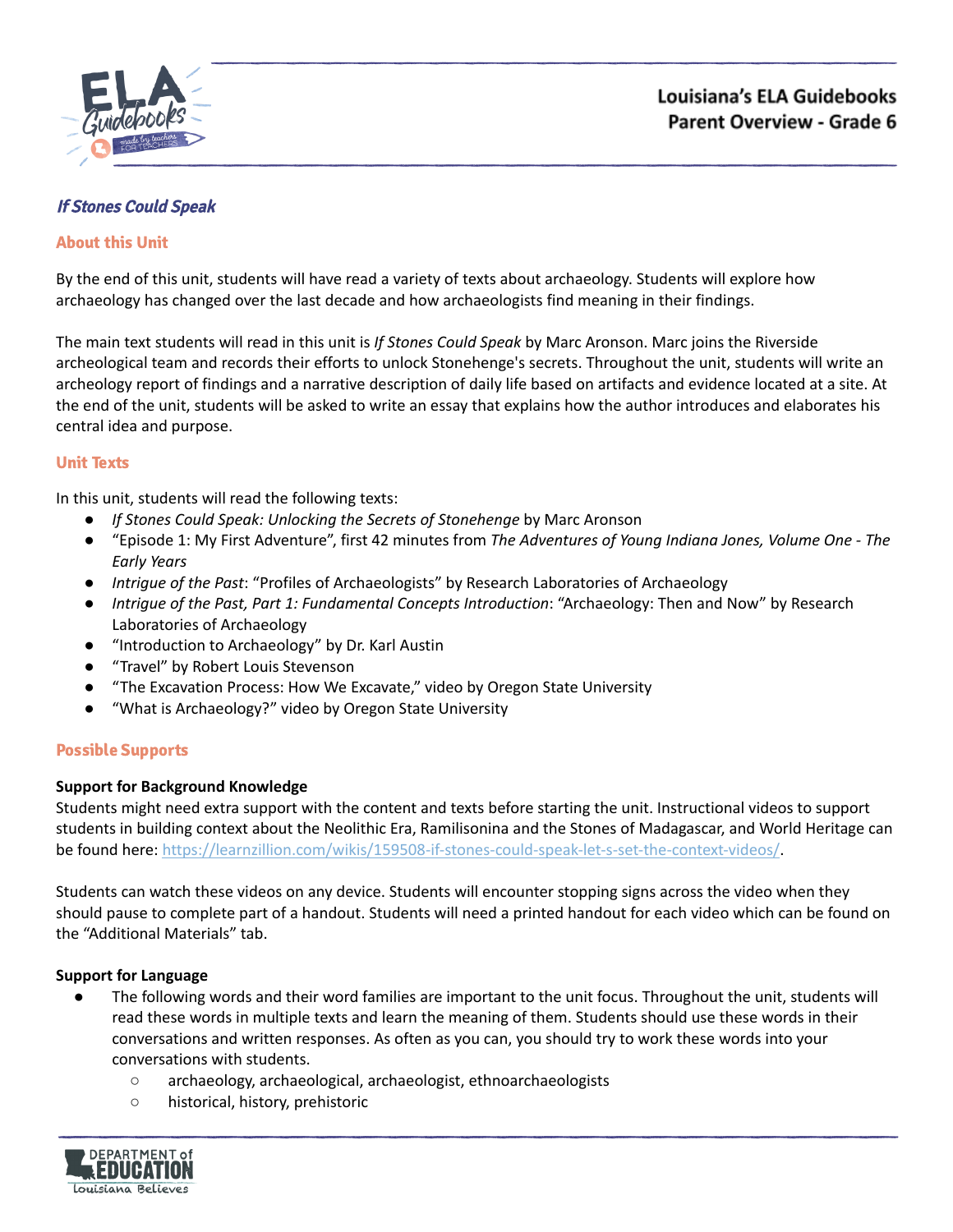

- excavate, excavation, excavated, excavating, unexcavated
- conserve, conservation, conservator, conserved, conserving

## **Support for Reading**

Students who are still learning English may need to use native language to English dictionaries/translators, native language texts (when available) and other supports to make the texts more accessible. They will need more time to read the texts.

## **Support for Organization**

If students struggle with organization, you should

- $\bullet$  consider printing and using a self-monitoring checklist<sup>1</sup> to help them stay on task;
- $\bullet$  consider creating or asking students to help you create a daily or weekly to-do list<sup>2</sup> to help them stay on task and understand their responsibilities each day for school and at home;
- consider visual/pictorial directions<sup>3</sup> to help them understand what they should be doing at certain times throughout the day;
- provide clear, realistic expectations for the recommended duration of work sessions, and break assignments into manageable work periods with suggested break times throughout materials to support student needs; and/or
- $\bullet$  provide visual support like social stories<sup>4</sup> and choice boards to reinforce expectations and support communication.

# **Support for Writing**

- consider using tools such as [transitions,](https://learnzillion.com/resources/157893/) grades 6-8, evidence [sentence](https://learnzillion.com/resources/157866/) starters, grade 6, and [organizational](https://learnzillion.com/resources/116858/) [frames.](https://learnzillion.com/resources/116858/) If you are unsure of how to use these tools, you should request a telephone conference with the student's teacher for additional guidance.
- consider allowing students to respond orally while you write down their responses, **if they qualify for an accommodation of transcribed answers**; and/or
- **●** consider having students write in their native language if English is not their first language, then translate their written responses into English on another day.

<sup>4</sup> <http://www.researchautism.net/interventions/168/social-stories-and-autism?print=1>



<sup>1</sup> <https://goalbookapp.com/toolkit/v/strategy/self-monitoring>

<sup>&</sup>lt;sup>2</sup> <https://web.uri.edu/teachonline/the-power-of-to-do-lists/>

<sup>3</sup> <https://catapultlearning.com/2016/05/17/using-visual-supports-for-students-with-developmental-disabilities/>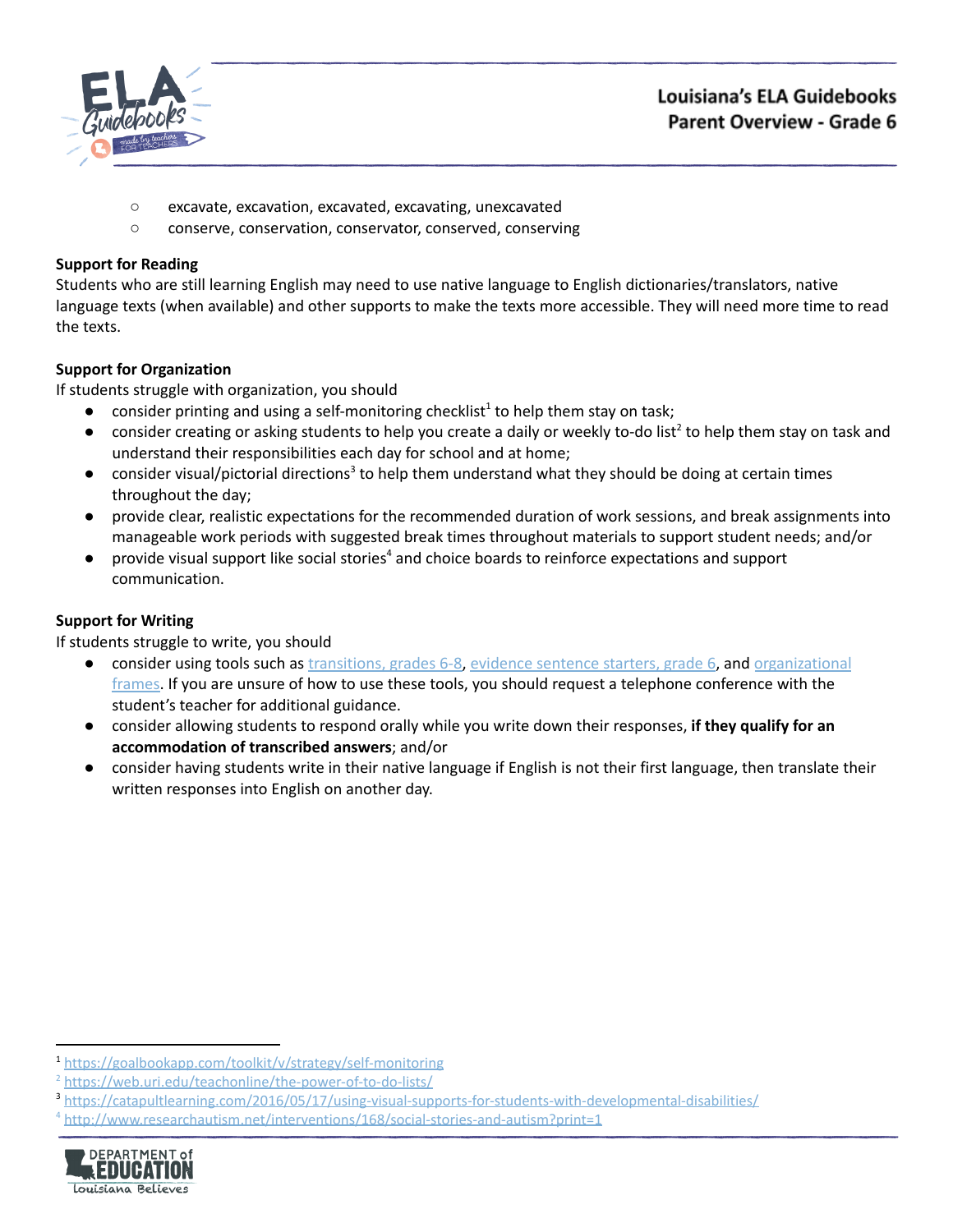

#### <span id="page-3-0"></span>Steve Jobs

#### About this Unit

By the end of this unit, students will have read a variety of texts about the role of failure in success. Students will learn about people's different ideas about what it takes to be successful including hard work, deliberate practice, and the ability to learn from failures and persevere.

The main text students will read in this unit is Steve Jobs's Stanford commencement address. Steve Jobs shares his advice for the new graduates and reflects on how he was able to overcome failures in his life. Throughout the unit, students will engage in research to examine how another well-known person was able to overcome failure and present their research in a first person address. At the end of this unit, students will be asked to write a compare and contrast essay about how a central idea in Steve Jobs's Stanford commencement address and J.K. Rowling's Harvard commencement address is introduced and elaborated.

#### Unit Texts

In this unit, students will read the following texts:

- Stanford commencement address (2005) by Steve Jobs
- "Overcoming Obstacles: How Your Biggest Failure Can Lead to Your Success" by Jody Michael (*Chicago Tribune*)
- *The Collected Poetry of Langston Hughes*: *"*Mother to Son" by Langston Hughes
- "To Failure" by Philip Larkin
- "Mindset for Achievement" by Carol Dweck from www.mindsetonline.com
- "The Fringe Benefits of Failure, and the Importance of Imagination", paragraphs 18-22 by J.K. Rowling from *Harvard Magazine*, June 2008
- "The Story of David and Goliath", 1 Samuel 17, Bible
- "Casey at the Bat" by Ernest Lawrence Thayer
- "Letters of Wilbur Wright" by Wilbur Wright
- "Courage of Famous Failures," video

## Possible Supports

#### **Support for Background Knowledge**

Students might need extra support with the content and texts before starting the unit. Instructional videos to support students in building context about the structure of a commencement address, what a commencement address is, and why Steve Jobs and J.K. Rowling were chosen to be commencement speakers can be found here: [https://learnzillion.com/wikis/136641-steve-jobs-let-s-set-the-context-videos/.](https://learnzillion.com/wikis/136641-steve-jobs-let-s-set-the-context-videos/)

Students can watch these videos on any device. Students will encounter stopping signs across the video when they should pause to complete part of a handout. Students will need a printed handout for each video which can be found on the "Additional Materials" tab.

#### **Support for Language**

The following words and their word families are important to the unit focus. Throughout the unit, students will read these words in multiple texts and learn the meaning of them. Students should use these words in their

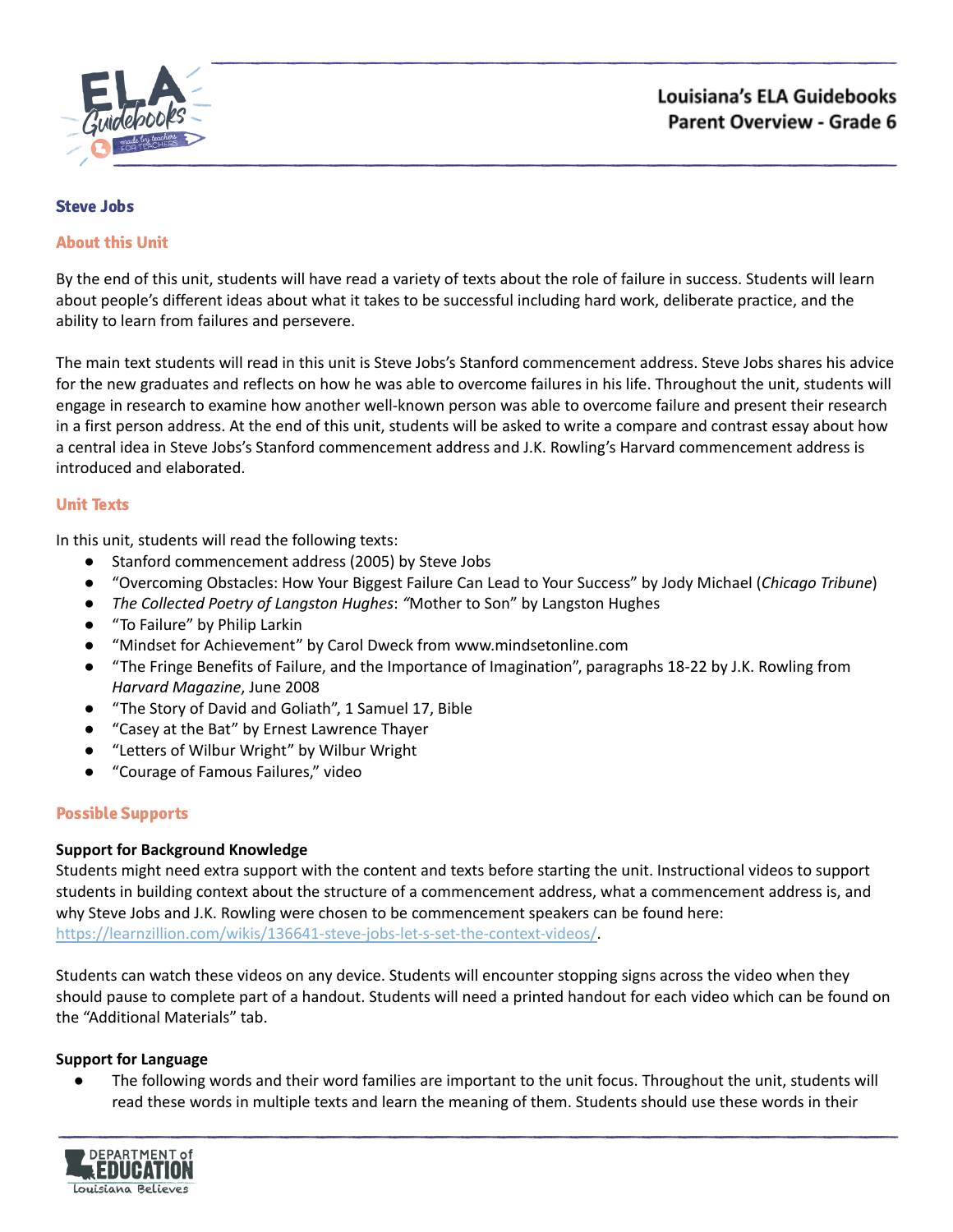

conversations and written responses. As often as you can, you should try to work these words into your conversations with students.

- success, successes, successful, successfulness, successfully, succeed
- persevere, perseverance, perseveringly, persevered, persevering
- failure, failed, fails, failing, failingly, unfailingly, unfailing, without fail
- accomplish, accomplished, accomplishing, accomplished, well-accomplished
- achievement, achieve, achieved, achieving, achiever, overachiever, underachiever
- inspirational, inspiration, inspire, inspired, inspiring, inspirationally
- transformation, transform, transformative, transformable, transformed, transforming

# **Support for Reading**

An audio recording of Steve Jobs's commencement address is available at <https://archive.org/details/SteveJobsSpeechAtStanfordUniversity>.

Students who are still learning English may need to use native language to English dictionaries/translators, native language texts (when available) and other supports to make the texts more accessible. They will need more time to read the texts.

# **Support for Organization**

If students struggle with organization, you should

- consider printing and using a self-monitoring checklist<sup>5</sup> to help them stay on task;
- consider creating or asking students to help you create a daily or weekly to-do list<sup>6</sup> to help them stay on task and understand their responsibilities each day for school and at home;
- $\bullet$  consider visual/pictorial directions<sup>7</sup> to help them understand what they should be doing at certain times throughout the day;
- provide clear, realistic expectations for the recommended duration of work sessions, and break assignments into manageable work periods with suggested break times throughout materials to support student needs; and/or
- provide visual support like social stories<sup>8</sup> and choice boards to reinforce expectations and support communication.

# **Support for Writing**

- consider using tools such as [transitions,](https://learnzillion.com/resources/157893/) grades 6-8, evidence [sentence](https://learnzillion.com/resources/157866/) starters, grade 6, and [organizational](https://learnzillion.com/resources/116858/) [frames.](https://learnzillion.com/resources/116858/) If you are unsure of how to use these tools, you should request a telephone conference with the student's teacher for additional guidance.
- consider allowing students to respond orally while you write down their responses, **if they qualify for an accommodation of transcribed answers**; and/or
- **●** consider having students write in their native language if English is not their first language, then translate their written responses into English on another day.

<sup>8</sup> <http://www.researchautism.net/interventions/168/social-stories-and-autism?print=1>



<sup>5</sup> <https://goalbookapp.com/toolkit/v/strategy/self-monitoring>

<sup>6</sup> <https://web.uri.edu/teachonline/the-power-of-to-do-lists/>

<sup>7</sup> <https://catapultlearning.com/2016/05/17/using-visual-supports-for-students-with-developmental-disabilities/>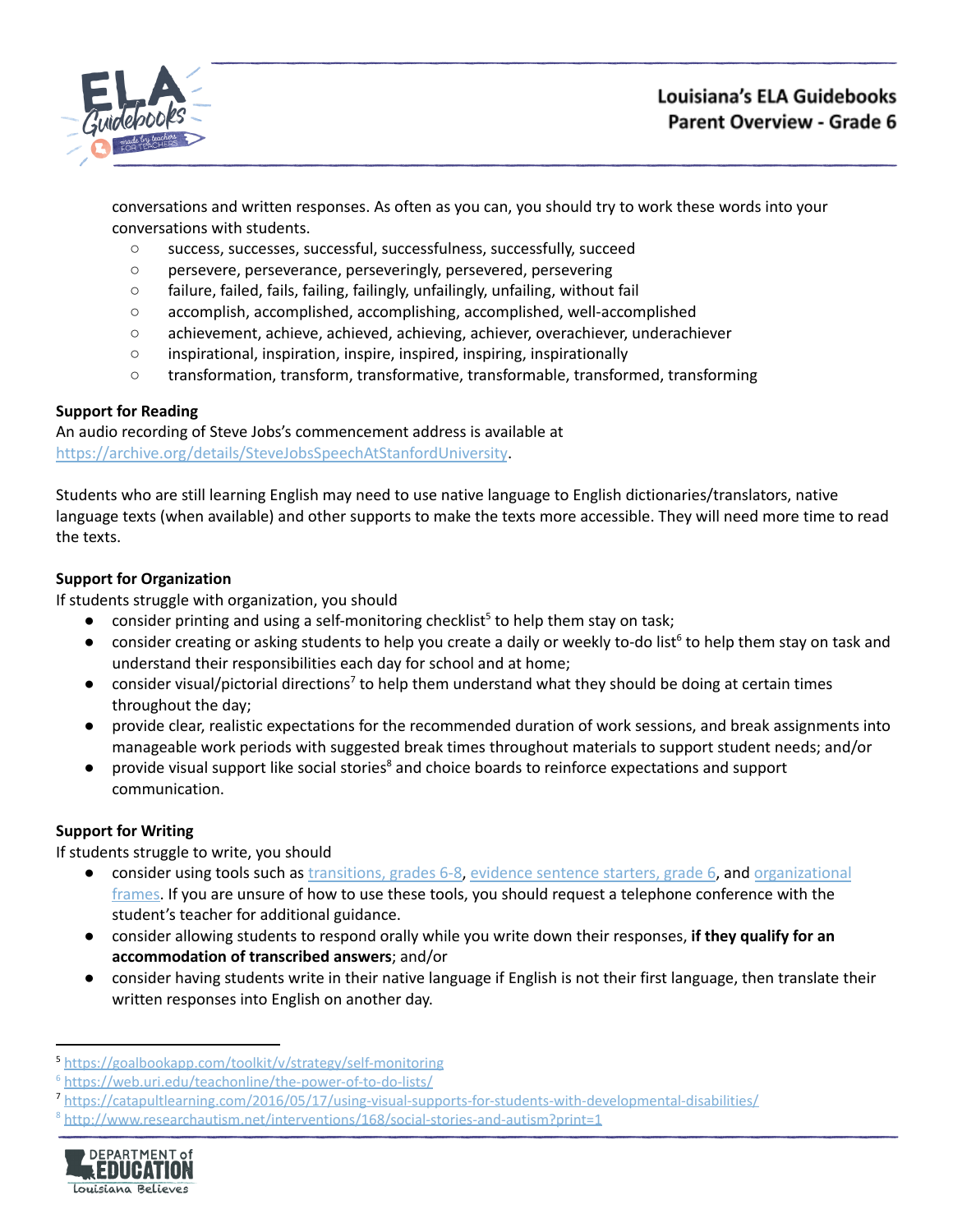

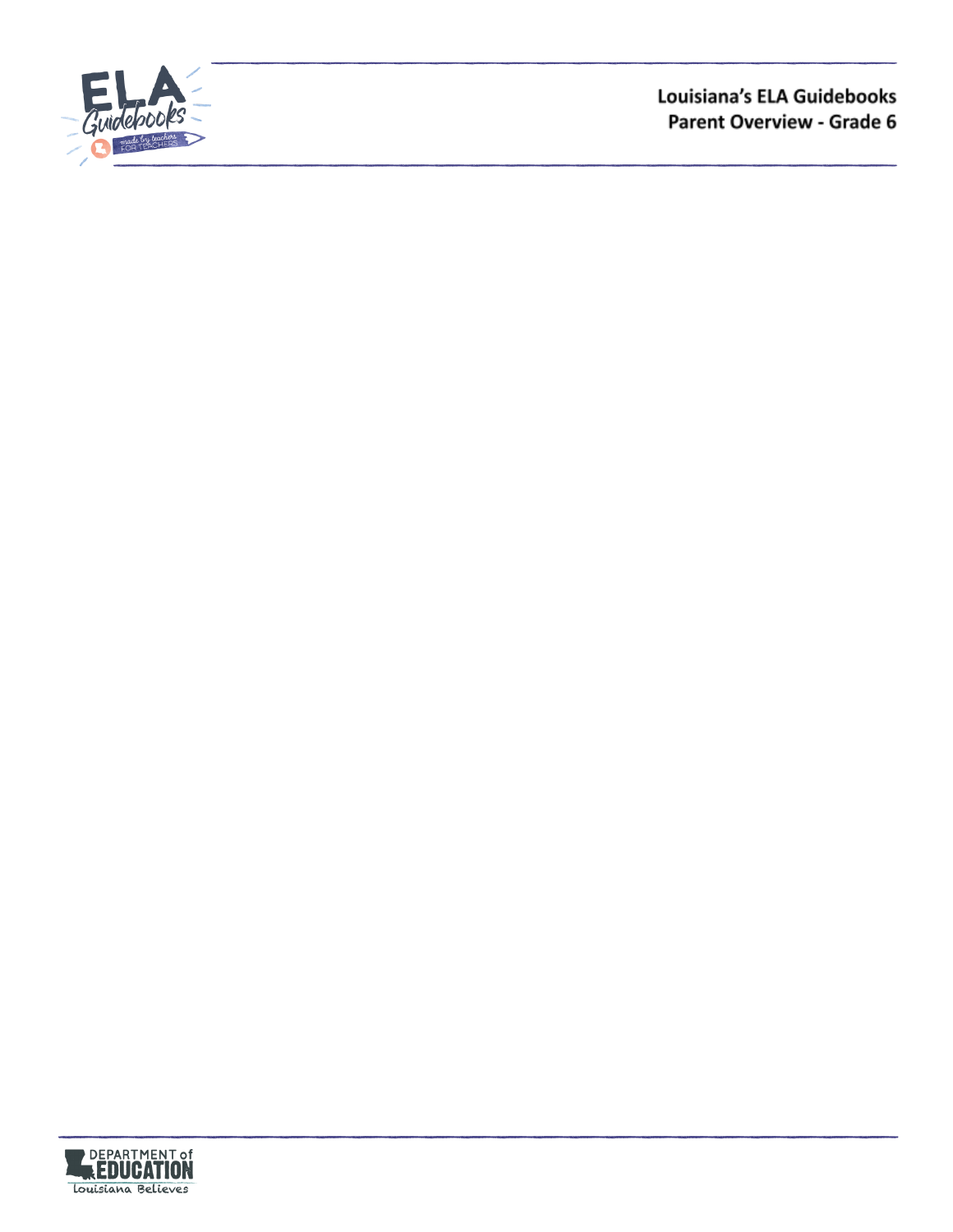

## <span id="page-6-0"></span>**Hatchet**

### About this Unit

By the end of this unit, students will have read literary and informational texts about survival to understand what it takes to survive in dangerous situations.

The main text students will read in this unit is *Hatchet* by Gary Paulsen which is a fictionalized story about a young boy who is the lone survivor of a plane crash in the Canadian wilderness. Brian, the main character, faces unique and unfamiliar challenges as he fights to survive the harsh conditions. Throughout the unit, students will look at how texts connect to each other to help them better understand a theme or message of *Hatchet*. At the end of this unit, students will be asked to write a literary analysis about how Brian used the hatchet to aid or hinder his survival.

### Unit Texts

In this unit, students will read the following texts:

- *Hatchet* by Gary Paulsen
- *My Side of the Mountain*: "In Which the Autumn Provides Food and Loneliness" and "In Which We All Learn About Halloween" by Jean Craighead George
- "Your Story: Are You a Survivor?" by National Geographic
- "The 25 Most Incredible Survival Stories of All Time" by Tim MacWelch from Outdoorlife.com
- "What Would Peter Do?" by Peter Kummerfeldt (OutdoorSafe Inc.)
- *New York State Conservationist* (April 2012): "Help Me Make It Through the Night: Surviving a Wilderness Emergency" by Kelly Stang
- "Survival by the Numbers" by Peter Kummerfeldt (OutdoorSafe, Inc.)
- *Snow Fall: The Avalanche at Tunnel Creek* by John Branch from *The New York Times*

#### Possible Supports

#### **Support for Background Knowledge**

Students might need extra support with the content and texts before starting the unit. Instructional videos to support students in building context about the North Woods of Canada, survival, and surviving an avalanche can be found here: <https://learnzillion.com/wikis/159524-hatchet-let-s-set-the-context-videos/>.

Students can watch these videos on any device. Students will encounter stopping signs across the video when they should pause to complete part of a handout. Students will need a printed handout for each video which can be found on the "Additional Materials" tab.

#### **Support for Language**

- The following words and their word families are important to the unit focus. Throughout the unit, students will read these words in multiple texts and learn the meaning of them. Students should use these words in their conversations and written responses. As often as you can, you should try to work these words into your conversations with students.
	- hero, heroes, heroic, heroine, heroically, anti-hero, unhero, herolike
	- survival, survive, surviving, survived, self-surviving, survivable, survivability

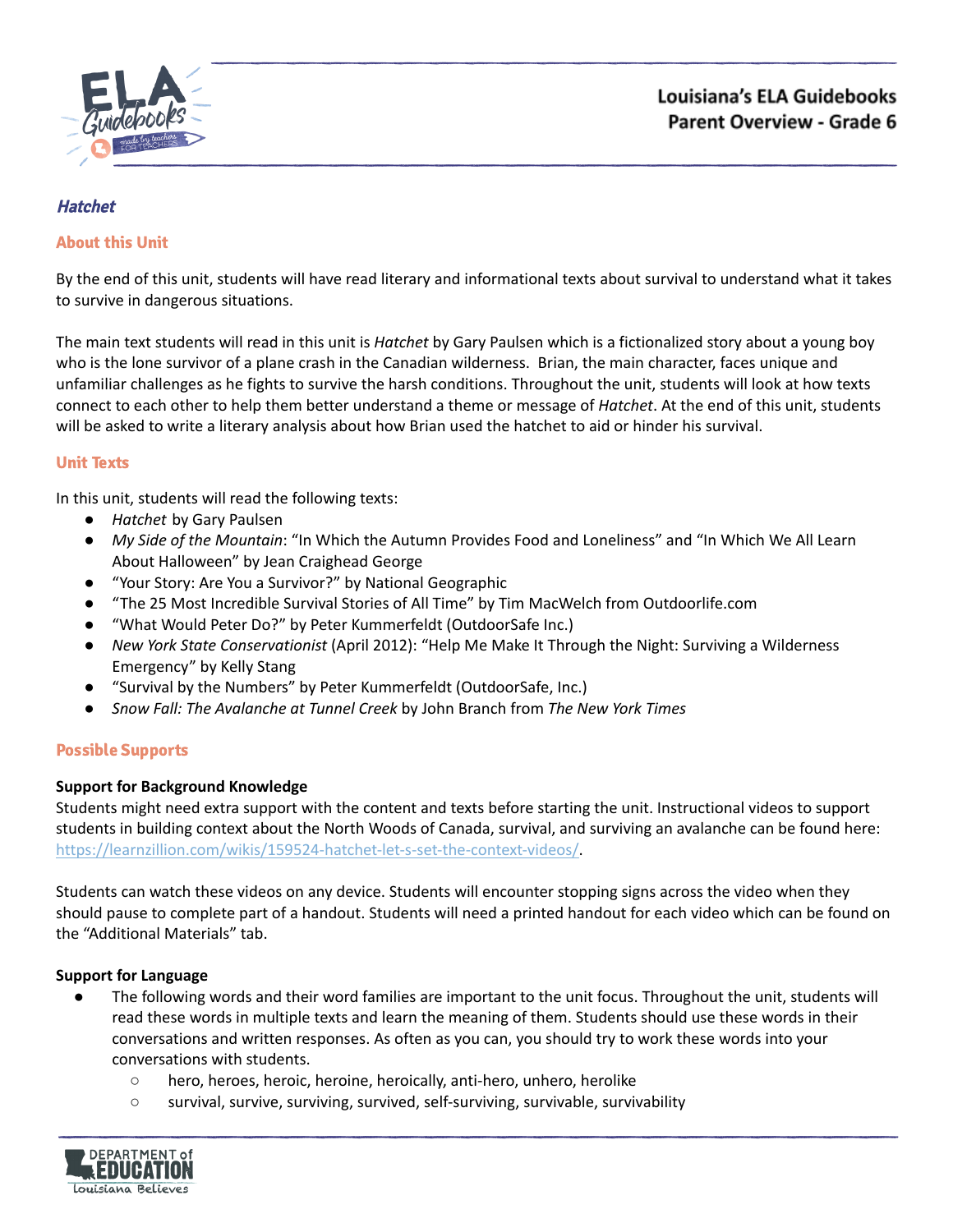

- instinctive, instinct, instinctual,
- consume, consumption, consumable, consumer, consumed, consuming, overconsumed
- recover, recovered, recovering, recovery, recoverable, recoverer
- persevere, persevered, persevering, perseveringly, perseverance
- isolate, isolated, isolating, isolator, reisolate, unisolate
- prepare, preparation, prepared, preparing, reprepaired, preparer

# **Support for Reading**

A downloadable audio recording of *Hatchet* is available at <https://www.audiobooks.com/audiobook/hatchet/238018>.

Students who are still learning English may need to use native language to English dictionaries/translators, native language texts (when available) and other supports to make the texts more accessible. They will need more time to read the texts.

# **Support for Organization**

If students struggle with organization, you should

- consider printing and using a self-monitoring checklist<sup>9</sup> to help them stay on task;
- $\bullet$  consider creating or asking students to help you create a daily or weekly to-do list<sup>10</sup> to help them stay on task and understand their responsibilities each day for school and at home;
- consider visual/pictorial directions<sup>11</sup> to help them understand what they should be doing at certain times throughout the day;
- provide clear, realistic expectations for the recommended duration of work sessions, and break assignments into manageable work periods with suggested break times throughout materials to support student needs; and/or
- $\bullet$  provide visual support like social stories<sup>12</sup> and choice boards to reinforce expectations and support communication.

# **Support for Writing**

- consider using tools such as [transitions,](https://learnzillion.com/resources/157893/) grades 6-8, evidence [sentence](https://learnzillion.com/resources/157866/) starters, grade 6, and [organizational](https://learnzillion.com/resources/116858/) [frames.](https://learnzillion.com/resources/116858/) If you are unsure of how to use these tools, you should request a telephone conference with the student's teacher for additional guidance.
- consider allowing students to respond orally while you write down their responses, **if they qualify for an accommodation of transcribed answers**; and/or
- **●** consider having students write in their native language if English is not their first language, then translate their written responses into English on another day.

 $12 \text{ http://www.researchautism.net/interventions/168/social- stories-and-autism?print=1}$ 



<sup>9</sup> <https://goalbookapp.com/toolkit/v/strategy/self-monitoring>

<sup>&</sup>lt;sup>10</sup> <https://web.uri.edu/teachonline/the-power-of-to-do-lists/>

<sup>11</sup> <https://catapultlearning.com/2016/05/17/using-visual-supports-for-students-with-developmental-disabilities/>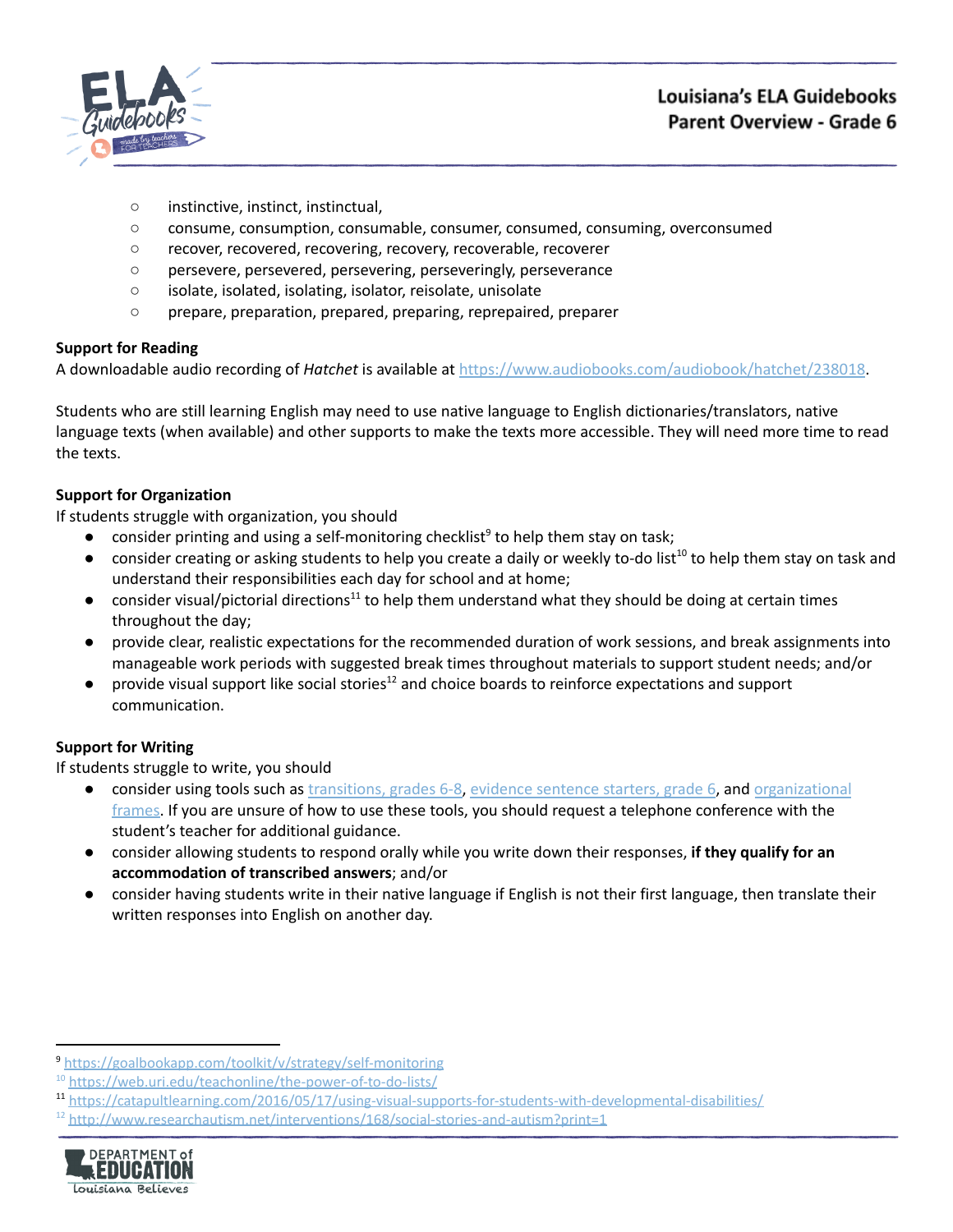

# <span id="page-8-0"></span>Out of the Dust

### About this Unit

By the end of this unit, students will have read literary and informational texts about what life was like during a difficult period in American history.

The main text students will read in this unit is *Out of the Dust* by Karen Hesse. This story is set during the 1930s in one of the Great Plains states of the United States, during a very challenging period both physically and economically. Throughout the unit, students will examine how authors develop characters and themes, and explore what happens when good fortune is taken for granted. Students will explore various themes communicated by the author in the novel, and explain how the author's use of language helps to communicate those themes. At the end of the unit students will be asked to write a literary analysis that includes a claim, supporting reasons, and several pieces of relevant text evidence to consider how the phrase "out of the dust" relates to the theme of the novel.

### Unit Texts

In this unit, students will read the following texts:

- *Out of the Dust* by Karen Hesse
- "Leaving the Dust Bowl" by Bob Bradshaw
- *American Experience*: "The Drought" by PBS.org
- "Drought!" from *Farming in the 1930s*
- "Okies" from *Farming in the 1930s*
- "No Title", page 1 by Woody Guthrie from The Library of Congress
- "Letters from the Dust Bowl", March 8, 1936 by Caroline Henderson from *The Atlantic*
- "Wheat Prices" by the Louisiana Department of Education
- WWI US Food Administration Propaganda: "Stamina, Will You Give Them Wheat?" and "Little Americans" by the U.S. Food Administration
- "USDA Photographer Rescues Destitute Farm Workers" by Gwen Gilbert
- "On Drought Conditions", paragraphs 1-15 by Franklin D. Roosevelt
- "10 Things You May Not Know About the Dust Bowl" by Christopher Klein
- "On Drought Conditions" by Franklin D. Roosevelt
- *The Dust Bowl*: "Legacy" by Ken Burns from PBS.org

#### Possible Supports

#### **Support for Background Knowledge**

Students might need extra support with the content and texts before starting the unit. Instructional videos to support students in building context about the how farming helped create the Dust Bowl, the broader setting of *Out of the Dust*, and understanding the figurative language of *Out of the Dust* can be found here:

<https://learnzillion.com/wikis/125336-out-of-the-dust-let-s-set-the-context-videos/>.

Students can watch these videos on any device. Students will encounter stopping signs across the video when they should pause to complete part of a handout. Students will need a printed handout for each video which can be found on the "Additional Materials" tab.

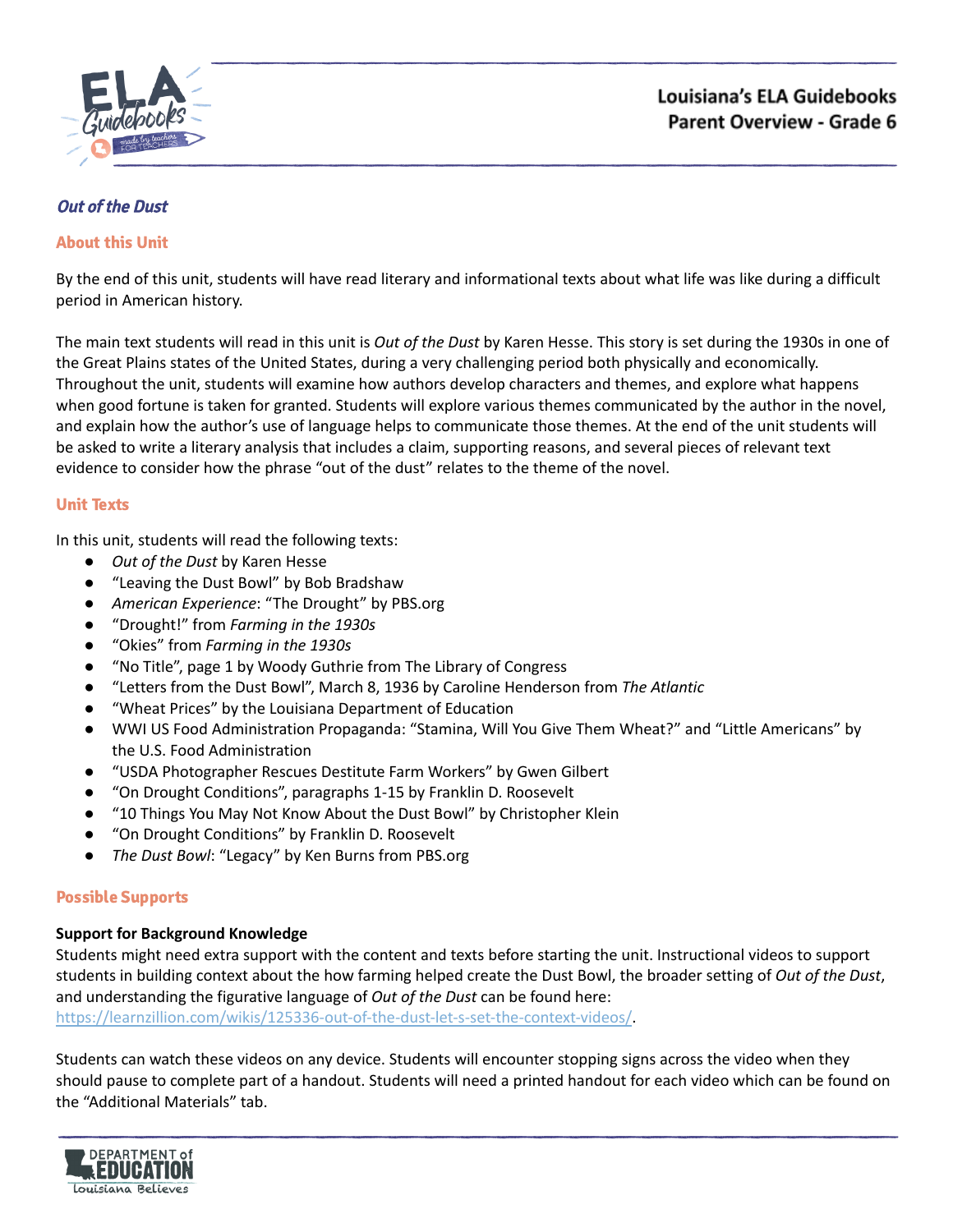

### **Support for Language**

- The following words and their word families are important to the unit focus. Throughout the unit, students will read these words in multiple texts and learn the meaning of them. Students should use these words in their conversations and written responses. As often as you can, you should try to work these words into your conversations with students.
	- conserve, conserved, conserver, conserving, conservation, non-conserving, self-conserving, unconserved, unconserving
	- destruct, destroy, destruction, destructed, destructing, destructor, deconstruct
	- persevere, persevering, persevered, perseveringly
	- depression, depressing, depressed, depress, anti-depression, post-depression, Great Depression
	- dust, dustless, redust, dusting, dusted, undust, well-dusted

### **Support for Reading**

A downloadable audio recording of *Out of the Dust* is available at [audible.com.](https://www.audible.com/)

Students who are still learning English may need to use native language to English dictionaries/translators, native language texts (when available) and other supports to make the texts more accessible. They will need more time to read the texts.

#### **Support for Organization**

If students struggle with organization, you should

- consider printing and using a self-monitoring checklist<sup>13</sup> to help them stay on task;
- $\bullet$  consider creating or asking students to help you create a daily or weekly to-do list<sup>14</sup> to help them stay on task and understand their responsibilities each day for school and at home;
- $\bullet$  consider visual/pictorial directions<sup>15</sup> to help them understand what they should be doing at certain times throughout the day;
- provide clear, realistic expectations for the recommended duration of work sessions, and break assignments into manageable work periods with suggested break times throughout materials to support student needs; and/or
- provide visual support like social stories<sup>16</sup> and choice boards to reinforce expectations and support communication.

#### **Support for Writing**

- consider using tools such as [transitions,](https://learnzillion.com/resources/157893/) grades 6-8, evidence [sentence](https://learnzillion.com/resources/157866/) starters, grade 6, and [organizational](https://learnzillion.com/resources/116858/) [frames.](https://learnzillion.com/resources/116858/) If you are unsure of how to use these tools, you should request a telephone conference with the student's teacher for additional guidance.
- consider allowing students to respond orally while you write down their responses, **if they qualify for an accommodation of transcribed answers**; and/or

<sup>&</sup>lt;sup>16</sup> <http://www.researchautism.net/interventions/168/social-stories-and-autism?print=1>



<sup>13</sup> <https://goalbookapp.com/toolkit/v/strategy/self-monitoring>

<sup>&</sup>lt;sup>14</sup> <https://web.uri.edu/teachonline/the-power-of-to-do-lists/>

<sup>15</sup> <https://catapultlearning.com/2016/05/17/using-visual-supports-for-students-with-developmental-disabilities/>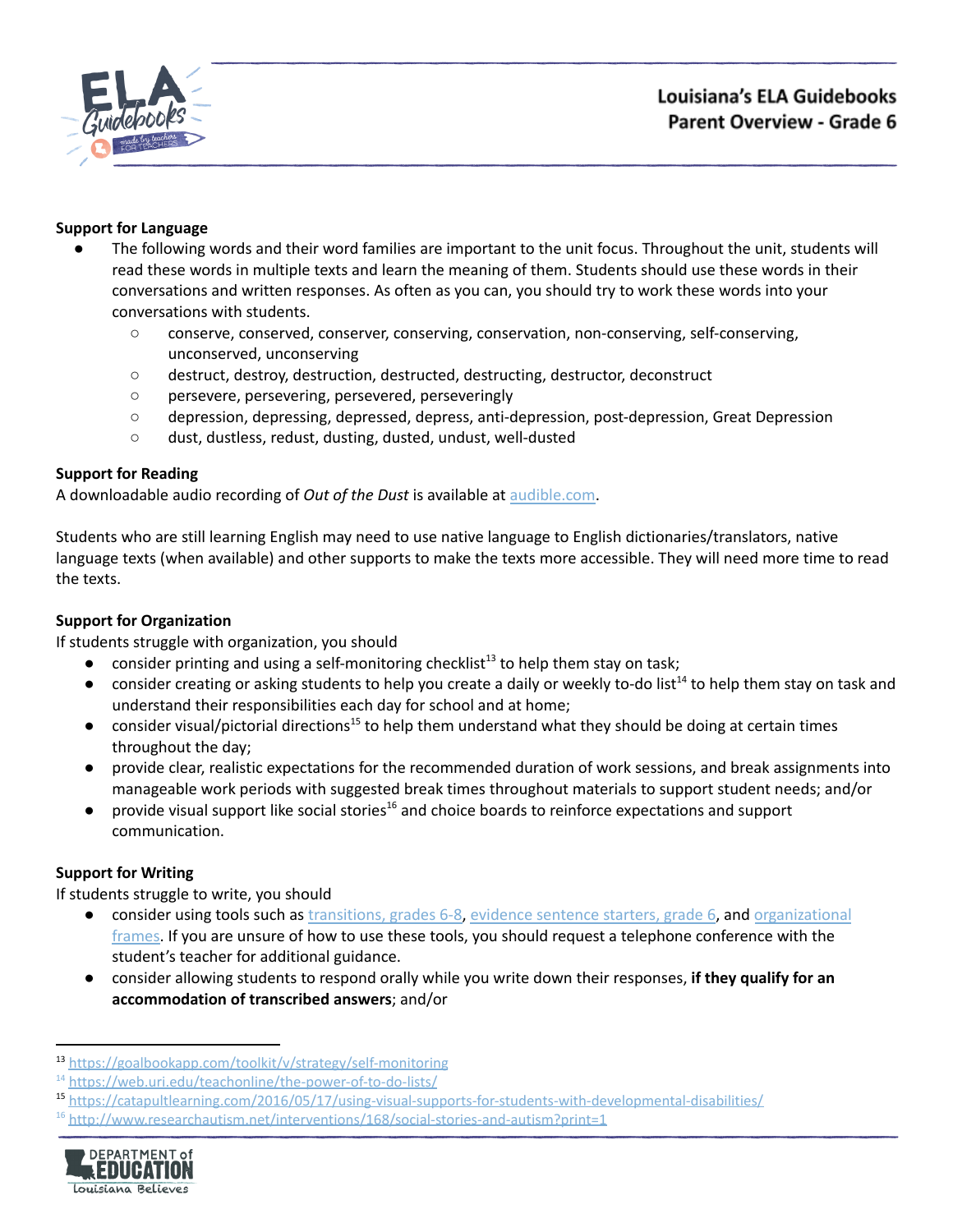

**●** consider having students write in their native language if English is not their first language, then translate their written responses into English on another day.

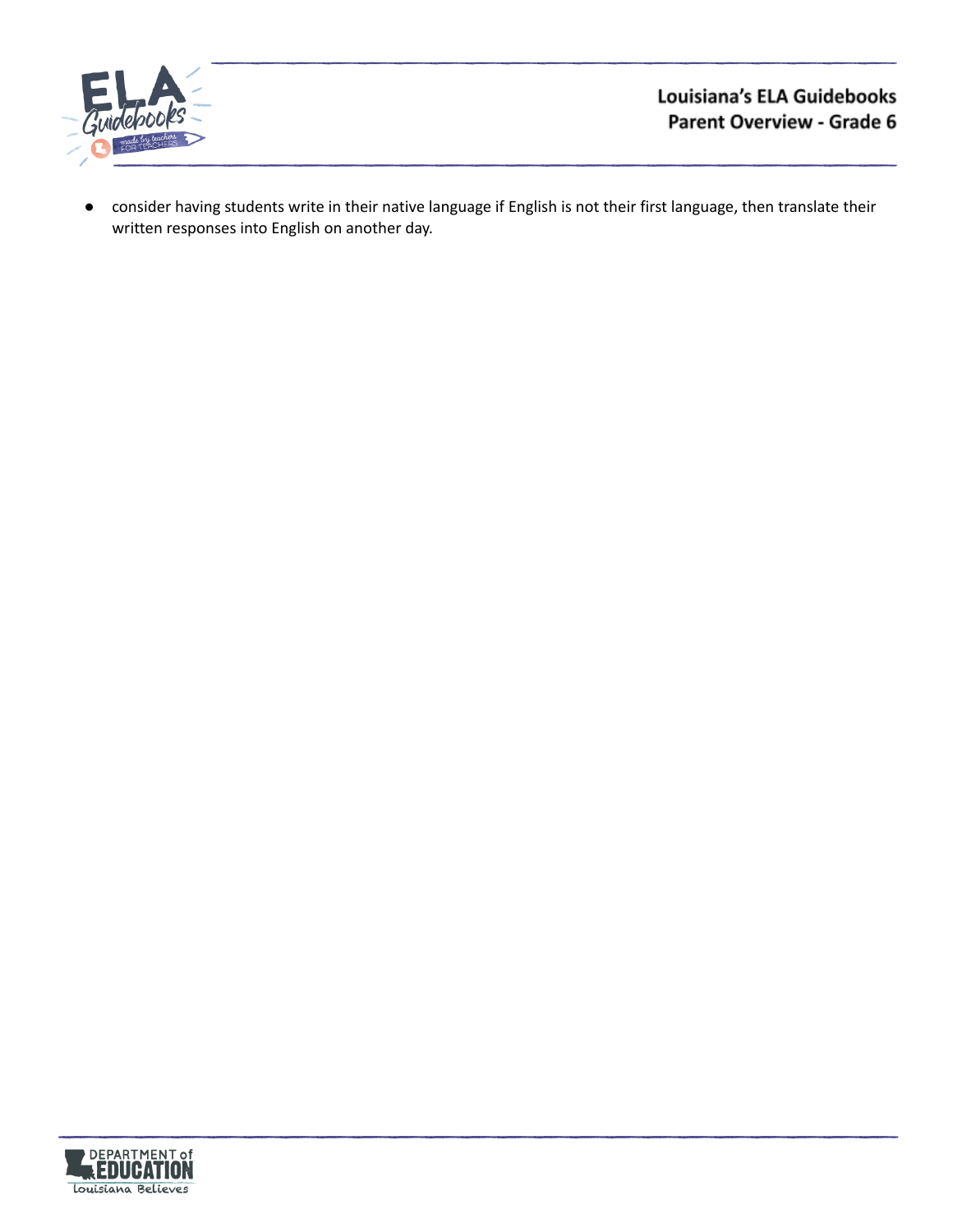

# <span id="page-11-0"></span>The Witch of Blackbird Pond

## About this Unit

By the end of this unit, students will have read texts about the Puritans in America to understand how a person's identity is influenced by family, religion, race, class, and society and how this can affect the choices a person makes.

The main text students will read in this unit is *The Witch of Blackbird Pond* by Elizabeth George Speare, which is a historical fiction novel that tells the story of Katherine "Kit" Tyler whose grandfather passed. Throughout the unit, students will identify the major events or episodes in *The Witch of Blackbird Pond* and with whom Kit aligns during those various events, describe how Kit responds and/or changes over the course of the various events, including the impact Kit's family's expectations and religious values have on her loyalty. At the end of the unit, students will be asked to write an argumentative essay to support their claim on who Kit is most loyal to in *The Witch of Blackbird Pond*.

#### Unit Texts

In this unit, students will read the following texts:

- *The Witch of Blackbird Pond* by Elizabeth George Speare
- "Choices" by Nikki Giovanni
- "Identity" by Julio Noboa Polanco
- "Puritans" by Michael Kaufman (The New Book of Knowledge, Grolier Online)
- "The Road Not Taken" by Robert Frost
- *History of the United States of America*: "Puritan Laws and Character" by Henry William Elson
- Strange Phenomena of New England in the 17th Century including the "Salem Witchcraft, 1692," from the writing of Cotton Mather, New York, 1846: title and last page of Confession of Salem Jurors from The Library of Congress
- *Salem Witch Trials*: "The Story of the Witch Hunt" by Discovery Education

#### Possible Supports

#### **Support for Background Knowledge**

Students might need extra support with the content and texts before starting the unit. Instructional videos to support students in building context about the tension between Puritans and Quakers, the question of the Connecticut Charter, and witchcraft in Colonial America can be found here:

<https://learnzillion.com/wikis/159507-the-witch-of-blackbird-pond-let-s-set-the-context-videos/>.

Students can watch these videos on any device. Students will encounter stopping signs across the video when they should pause to complete part of a handout. Students will need a printed handout for each video which can be found on the "Additional Materials" tab.

#### **Support for Language**

The following words and their word families are important to the unit focus. Throughout the unit, students will read these words in multiple texts and learn the meaning of them. Students should use these words in their conversations and written responses. As often as you can, you should try to work these words into your conversations with students.